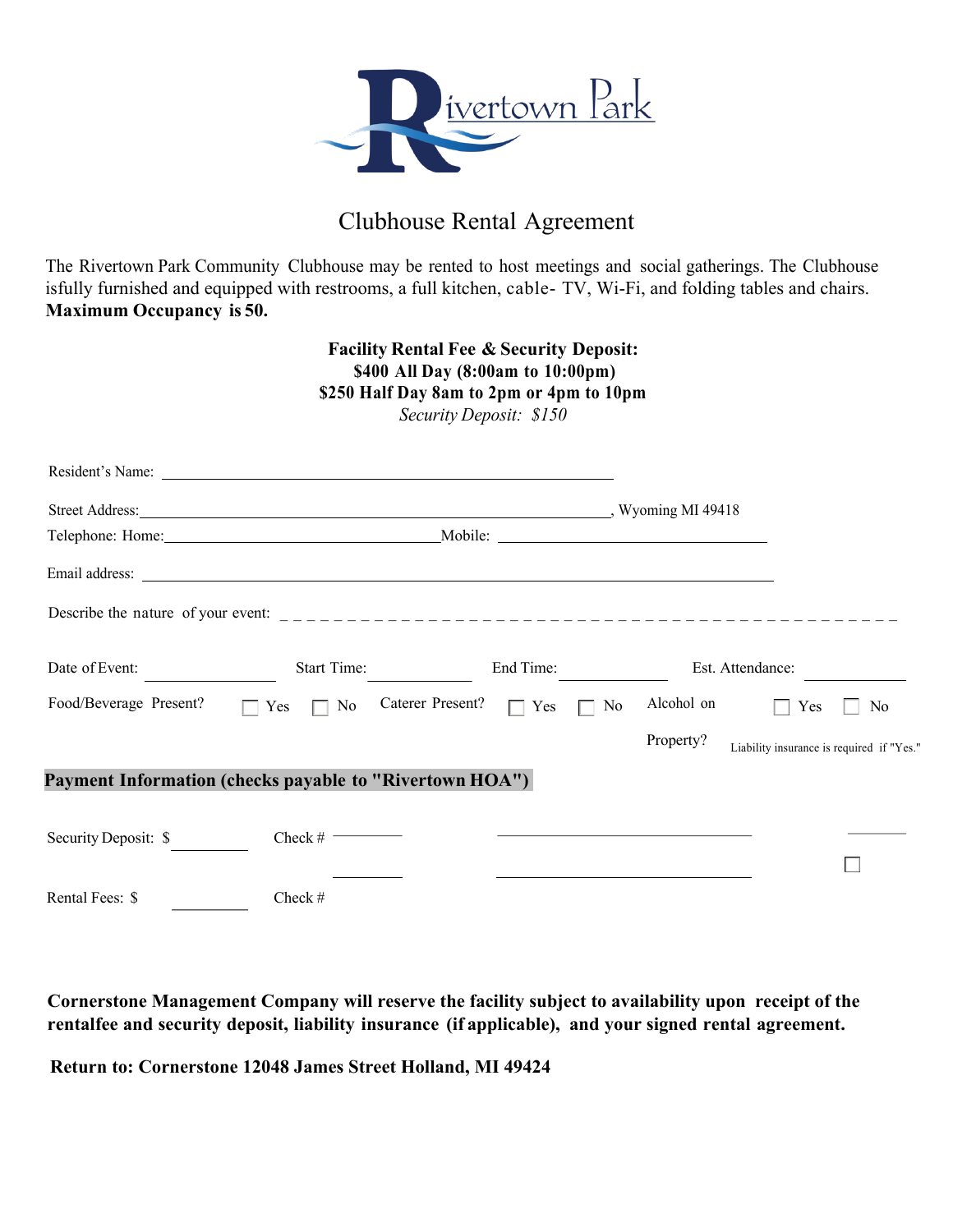## **Rental Policy Information**

**Facility Usage:** The facility may not be reserved more than one (1) year in advance. No facilities may be used for fund-raising purposes without prior approval from the HOA. Sale of Alcohol is prohibited. Requests for periodic, regularly recurring use of the facility must be approved by the HOA.

**Hours:** The facility may be rented Monday - Sunday 8:00 am to 10:00 pm. The facility may not be used past 12am without priorapproval from the HOA Management Company. Please allow appropriate time for setup before the event and clean up after your event.

**Rental Agreement:** To reserve the Rivertown Community Clubhouse, a Facility Rental Agreement must be completed, signed, and returned to the Cornerstone Management Company. Residents **MUST** be current on their homeowner dues in order to rent the facility.

**Rental Fees:** All rental fees and a refundable security deposit are due at the time of application.

**Security Deposit:** All rental applicants must pay a security deposit of \$150.00. The deposit is refundable if the facility is left clean and there is no damage to furnishings or equipment. Any costs incurred in cleaning or repairing the facility will be deducted from the deposit. Should damage exceed the deposit, the association will resort to legal remedies, including a lien on homeowner(s) property. The decision of whether the deposit shall be refunded is solely up to the Rivertown HOA and will not be refunded until the facility has been inspected by a Rivertown HOA board representative.

**Reservations:** Clubhouse reservations are "first-come, firstserved," **with priorities given to Rivertown Homeowners Association functions**. A completed reservation form, rental fee, and security deposit are required by the HOA management company to finalize a reservation.

**Reservation Status:** A rental reservation is considered binding after the facility Rental Agreement has been signed by the rental applicant and approved by the HOA management company. Renter will receive a confirmation letter which will include a Post Function/Event Cleanup Checklist and instructions on gaining entry to the facility.

**Parking:** Limited spaces are available for parking at the Rivertown Community Clubhouse. Vehicles shall not be parked onthe grass. Vehicles can be parked along the road leaving room for traffic to flow. Rivertown tennis court parking lot may be used for overflow parking. Wyoming Police may ticket all vehicles parkingagainst the flow of traffic.

**Personal Property:** The Rivertown HOA is not responsible for any valuables or personal property left on the premises.

**Animals:** Animals, with the exception of services animals, are not permitted inside the Rivertown Community Clubhouse without prior approval of the HOA.

**Decorations:** No decorations or temporary fixtures may be

**Alcoholic Beverages:** If any alcoholic beverage isto be present, proof of host liquor liability insurance must be provided with combined single limit coverage of \$1,000,000 with respect to injuries, deaths, or damages. This may be accomplished through a general liability or excess liability (umbrella) rider to the Homeowner(s) policy or through a separate policy, provided that the rider or additional policy specifically covers host liquor liability. Proof of such insurance must be delivered to the office of Cornerstone Management Company at least one (1) week prior to the Clubhouse rental, or the rental agreement is subject to automatic termination by the Association. Alcohol cannot be sold on the premises.

**Cleaning:** The facility must be cleaned, all decorations and trash must be removed, and the facility must be vacated by the end time indicated on the Facility Rental Agreement. The rental applicant is responsible for the removal of all personal articles, including leftover food, decorations, etc., and depositing trash in the trash receptacles provided. All table tops, furniture, countertops, and appliances mustbe free of food items or spills. Furniture should be returned toits original location. Appliances and lights should be turned off, all doors/windows locked, and the alarm set. Cleaning checklist left on the kitchen counter.

**Caterers:** Rental applicants may choose to employ an outside caterer for their event. Caterers are required to abide by all policies outlined in the Facility Rental Agreement. All food and beverages must be removed from the premises after the event. Waste food, ice, and beverages may not be dumped onto soil or landscaping anywhere on the premises by guests or catering staff. Rental applicants and/or their caterers are required to provide their own tableware, linens, and service needs. No catering equipment, décor, or other items may be left behind or stored on the property after an event unless prior arrangements have been made with the HOA.

**Minors:** Any rental with participants under the age of 18 is required to have at least one adult chaperon for every ten minors present during the event.

affixed to the building or any architectural feature with nails, tacks, staples, or any application that will cause irreversible damage. Tape is not permitted on any walls, glass, or fixtures.

**Confetti:** Thrown rice, birdseed, glitter, and all types of confetti are prohibited inside the Rivertown Clubhouse.

**Candles:** All candles must be contained in a glass container taller than the top of the candle flame.

**Smoking:** Smoking is prohibited inside and must be 150ft from any door outside.